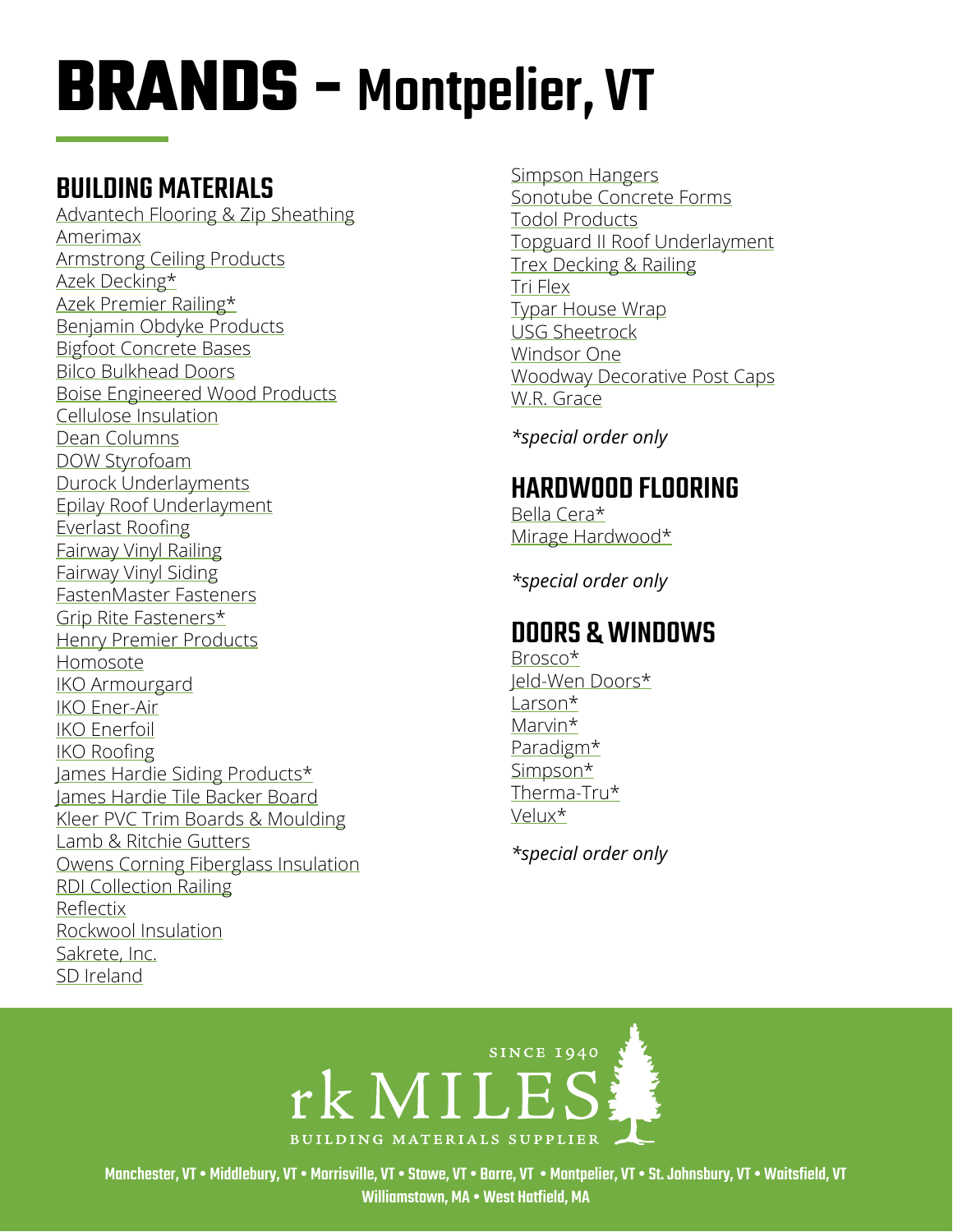# **BRANDS -** Montpelier, VT

#### DECORATIVE HARDWARE

[Baldwin](http://www.baldwinhardware.com/home.aspx)\* [Delaney](https://delaneyhardware.com/)\* [Emtek\\*](http://www.emtekproducts.com/) [Schlage](https://www.schlage.com/en/home.html)\*

*\*special order only*

### MILLWORK

[Crown Heritage Stairs\\*](http://crownheritage.com/Products) [Turncraft Columns\\*](https://turncraft.com/) 

*\*special order onl[y](http://www.hydetools.com/)*

## **HARDWARE**

[Acorn Hardware](http://www.acornmfg.com/) [Amerock](https://www.amerock.com/) [Baldwin\\*](https://www.baldwinhardware.com/) [Bona Floor Care](https://us.bona.com/bona-clean.html?healthy_home&gclid=EAIaIQobChMIpfftyOHn7wIVV8DICh2CgQZ1EAAYAiAAEgJNUPD_BwE) [Century Wire](https://www.centurywire.com/) [Closet Maid](https://closetmaid.com/webapp/wcs/stores/servlet/en/closetmaid-us) [Dow Spray Foam](https://www.dow.com/en-us/market/mkt-building-construction/sub-build-wall-systems-insulation-facade/app-build-wallinsulation-spray-foam.html) [Emtek\\*](https://emtek.com/) [FastenMaster Fasteners](https://www.fastenmaster.com/) [First Alert](https://www.firstalert.com/)  [Gorilla Products](https://www.gorillatough.com/) [GRK Fasteners](https://www.grkfasteners.com/) [Imperial Blades](https://imperialblades.com/) [Knape & Vogt](https://www.knapeandvogt.com/) [Master Lock](https://www.masterlock.com/) [National Hardware](https://www.national-hardware.com/) [Panasonic Fans](https://na.panasonic.com/us/home-and-building-solutions/ventilation-indoor-air-quality/ventilation-fans) [Rubbermaid](https://www.rubbermaid.com/) [Schaub\\*](https://schaubandcompany.com/) [Razorback Tools](https://www.razor-back.com/) **[Selkirk](http://www.selkirkcorp.com/)** [Top Knobs\\*](https://www.topknobs.com/) 

#### TOOL VENDORS

[3M](https://www.3m.com/) [Arrow](https://arrowfastener.com/) [Bosch Power Tools](http://www.boschtools.com/products/tools/Pages/BoschProductCategory.aspx) [DeWalt](https://www.dewalt.com/) **[Estwing](https://www.estwing.com/)** [Fein](https://fein.com/en_us/) [Freud](https://www.freudtools.com/) [Imperial Blades](http://www.imperialblades.com/) [Irwin](https://www.irwin.com/) [Kreg](https://www.kregtool.com/) [Lenox](https://www.lenoxtools.com/Pages/Home.aspx) [Makita](https://www.makitatools.com/) [Marshalltown Tools](https://marshalltown.com/) [Milwaukee](https://www.milwaukeetool.com/) [Paslode](https://www.paslode.com/) [Ramset](https://www.ramset.com/) Powder Actuated Tools [Senco](https://www.senco.com/default.aspx) [Stabilia](http://www.stabila.com/) **[Stanley Bostitch](https://www.bostitch.com/) [Stanley Tools](https://www.stanleytools.com/)** 

*\*special order only*

#### DECORATIVE HARDWARE

[Amerock\\*](https://www.amerock.com/)  [Emtek](https://emtek.com/)\* [Schaub & Company](https://schaubandcompany.com/)\*

*\*special order only*

#### CAULK

[Big Stretch](https://www.sashco.com/products/big-stretch/) [Dap](https://www.dap.com/) [Geocel](https://www.geocelusa.com/) [GE Silicone](http://siliconeforbuilding.com) [Lexel](https://www.sashco.com/products/lexel/) [Kleer](http://www.kleerlumber.com/products/adhesives-fasteners/adhesives/sealant)

## SINCE 1940 rkMILE **BUILDING MATERIALS SUPPLIER**

Manchester, VT • Middlebury, VT • Morrisville, VT • Stowe, VT • Barre, VT • Montpelier, VT • St. Johnsbury, VT • Waitsfield, VT Williamstown, MA • West Hatfield, MA